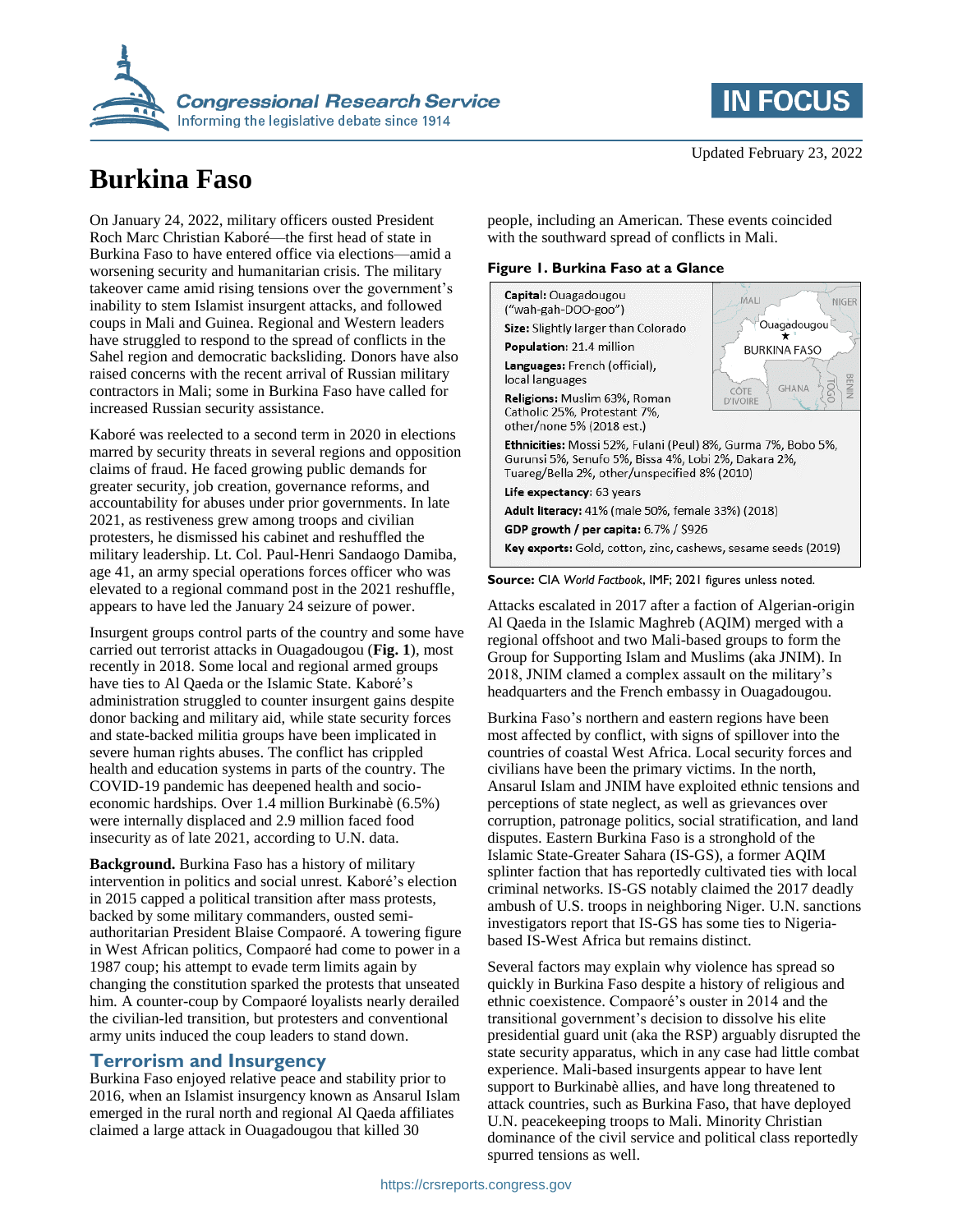State counterinsurgency tactics also may have driven armed group recruitment in some areas. Human rights groups and journalists have reported extrajudicial killings and other abuses by state security forces and state-backed militias. Members of the minority ethnic Fulani (alt. Peul) community, who are Muslim and are often livestock herders, reportedly have been particularly targeted; several Islamist armed factions, including Ansarul Islam, were founded by Fulani individuals. Perceived collective punishment may further fuel local grievances and prompt communities to turn to armed groups for protection or revenge. Kaboré's administration pledged to investigate abuses, which appeared to decrease after mid-2020.

Rights advocates also raised concerns with legislation enacted in 2019 barring citizens from publishing or circulating information on terrorist attacks or military operations without state authorization, and criminalizing reports that could "demoralize" the armed forces.

**Regional Initiatives.** Burkina Faso and other members of the G5 Sahel (Mali, Chad, Mauritania, and Niger) have sought to coordinate counterterrorism operations in border areas. Lack of capacity, mutual distrust, and tensions between Mali's military junta and Western donors have complicated these efforts. Donors—including the United States, the European Union, and Arab Gulf states—have provided equipment and training, but have not offered funding at the scale that G5 leaders have solicited. Pledges from the African Union and Economic Community of West African States (ECOWAS, to which most, but not all, G5 Sahel countries belong), to increase participation in regional security efforts have been slow to materialize.

**French Military Operations.** France conducts regional counterterrorism operations in the Sahel, to which the U.S. Department of Defense (DOD) provides logistical and intelligence support. French military cooperation with Burkina Faso expanded after the 2018 Ouagadougou attacks, at President Kaboré's request. In 2019, French forces intervened in Burkina Faso to free two French hostages from possible JNIM custody, and also freed a South Korean and an American hostage whose existence had not been reported. The former colonial power's role in the region has sparked local criticism, including from some state officials. In 2021, France announced it would reduce its forces in the Sahel. President Kaboré and some officials in his government called for more Russian support, a call echoed by some pro-military protesters in January 2022.

#### **Politics**

The 2015 general elections produced Burkina Faso's first ever electoral transfer of power. President Kaboré was reelected in 2020 with 58% of the vote against 12 other candidates, a margin large enough to avert a run-off. His People's Movement for Progress party won 56 out of 127 seats in simultaneous legislative elections, with allied parties winning enough seats to form a majority. The former ruling Congress for Democracy and Progress performed relatively well, possibly reflecting Compaoré's enduring influence and nostalgia for a more peaceful era.

Opposition candidates ultimately conceded to Kaboré after initially rejecting the 2020 election results as "riddled with fraud." Polling stations did not operate in about a fifth of the country due to security threats, affecting some 300,000 voters out of 6.5 million who registered. Local civil society observers noted some procedural problems and voter disenfranchisement in conflict-affected areas, but expressed satisfaction with the election process overall.

#### **The Economy**

Landlocked with a largely agrarian workforce, Burkina Faso is one of the world's poorest countries. Food insecurity is widespread, and remittances from Burkinabè workers in wealthier coastal states are a lifeline for many. Exports of cotton and gold are a key source of tax revenues and foreign exchange. Economic growth slowed from 5.7% in 2019 to 1.9% in 2020 amid the effects of the COVID-19 pandemic, but the International Monetary Fund (IMF) estimated a rebound to 6.7% in 2021. The State Department's latest *Investment Climate Statement* reported that Burkina Faso "welcomes foreign investment" but noted growing security threats. Insurgent attacks on gold mining operations have notably swelled in recent years.

#### **U.S. Policy and Aid**

Prior to the January 2022 coup, the State Department characterized bilateral relations as "excellent"; U.S. engagement generally focused on regional security, development, and humanitarian relief efforts. The State Department condemned the military seizure of power, and announced on February 18 that it would apply §7008 of annual foreign aid appropriations legislation, i.e., couprelated restrictions on certain aid to the government, which it said would affect some \$160 million in funds. Members of Congress may examine the impact on U.S. security and development assistance for Burkina Faso and consider implications of events for regional stability and governance.

In 2020, the U.S. Millennium Challenge Corporation (MCC) agreed to a five-year, \$450 million compact to enhance Burkina Faso's electricity sector—the country's second MCC compact. The State Department and USAID separately allocated \$53 million in FY2020 bilateral aid for Burkina Faso (latest publicly available, not including food aid or emergency humanitarian relief). These funds largely focused on health (\$46 million), education (\$4 million), and governance (\$2 million). Additional development aid has been provided through regional and global programs, including a Sahel-focused USAID initiative.

Additional counterterrorism aid has been provided by DOD under its global train-and-equip authority (10 U.S.C. §333), and by the State Department under the Trans-Sahara Counter Terrorism Partnership (TSCTP) and other regional programs. Burkinabè forces have participated in and hosted DOD exercises, and Burkina Faso has a State Partnership Program with Washington DC's National Guard.

In mid-2020, U.S. officials publicly threatened to suspend security assistance unless Burkinabè authorities addressed human rights concerns. As noted above, abuses appeared to decrease. The FY2021 National Defense Authorization Act required the executive branch to submit a "plan to address gross violations of human rights and civilian harm" in Burkina Faso and other Sahel countries (P.L. 116-283, §1294). A plan was submitted to Congress in June 2021.

**Alexis Arieff**, Specialist in African Affairs